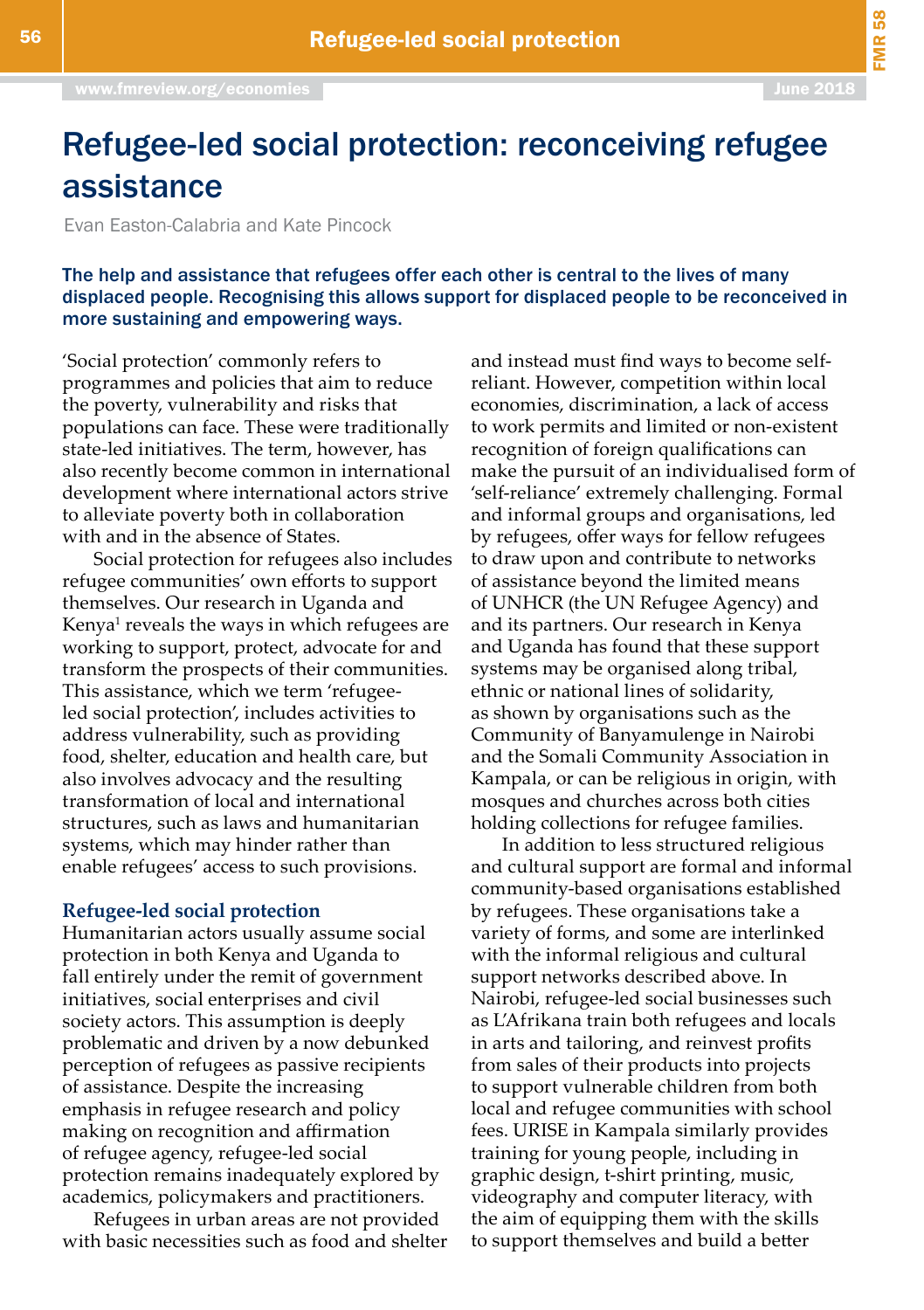future. Other groups such as RefugeeCare in Nairobi focus on distributing food and clothing to refugees in need. Others still, like Kobciye in Nairobi and Hope for Refugees in Action in Kampala, operate savings and loan cooperatives and business training programmes to enable members to start their own income-generating schemes.

Groups such as Tawakal and Save World Trust in Nairobi provide counselling and trauma services to refugees, for whom overcoming trauma and coping with mental health issues is a huge challenge. Other work focuses on political activism; displaced South Sudanese activists work across Kampala and Nairobi to coordinate peace-building activities back in their home country, and the Federation of Congolese Abroad seeks to change the image of the country and advocate for an end to war. These activities constitute social protection beyond the individual scale, as improving the security of countries of origin enables refugees to repatriate, and peacebuilding and advocacy efforts often focus on the building or rebuilding of national social services.

Even within camps and settlements (where formal assistance is more readily available and more easily accessible), refugees also find their own ways of supporting themselves and their communities. One community organisation in Nakivale settlement draws on the professional skills of a doctor and a lawyer, both refugees, and treats lesbian, gay, bisexual, transgender and intersex (LGBTI) individuals in their own homes at night to help them avoid stigmatisation at the camp

clinic. As homosexuality is illegal in Uganda and the camp clinic is staffed by Ugandans, LGBTI people risk discrimination and even persecution if they are identified; this community organisation therefore fills an important gap in assistance to a marginalised refugee group. Wakati Foundation trains otherwise inactive young men in construction to assist with building homes for vulnerable families who would otherwise have to sleep under plastic sheets. And informal Somali women's groups welcome new arrivals and offer food, shelter and kindness to those who arrive when UNHCR's offices are closed.

Many refugees told us that official providers of assistance are usually their last port of call when they need help. Both in Kenya and Uganda, agencies' huge caseloads deter refugees from seeking officially provided services; refugees also have concerns about corruption. The impersonality and lack of real investment in refugee futures that respondents associated with these services were also described as major factors influencing their preference for smaller, local groups. There refugees receive help from people they know, which often fosters a relationship that goes beyond that of benefactor and recipient.

# **Improving support for refugee-led social protection**

Some refugee-led social protection efforts are backed by funding from international actors; since 2009, for example, UNHCR has used its Social Protection Fund to offer small grants to projects that refugees conceive and



These young Burundian refugees in Kashojwa village, Uganda, belong to the Talented Orphan Refugees' Association. "We learn English, we make baskets and hats, we sing together, we play sports together, we're a family now. We sell what we make and share the money with everyone. In Kirundi, there is a proverb that says 'If we work together, we can improve all our lives.'"